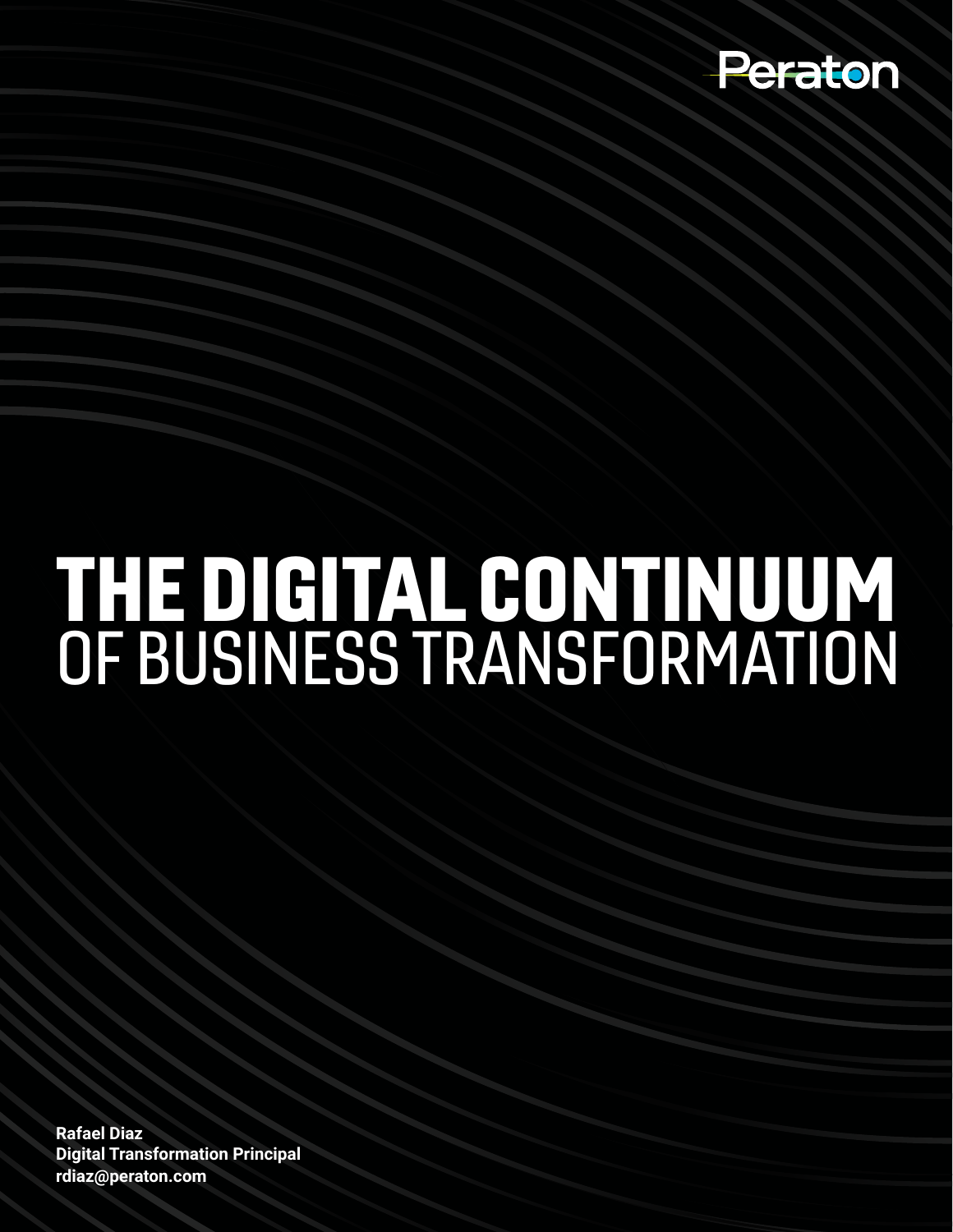## EXECUTIVE SUMMARY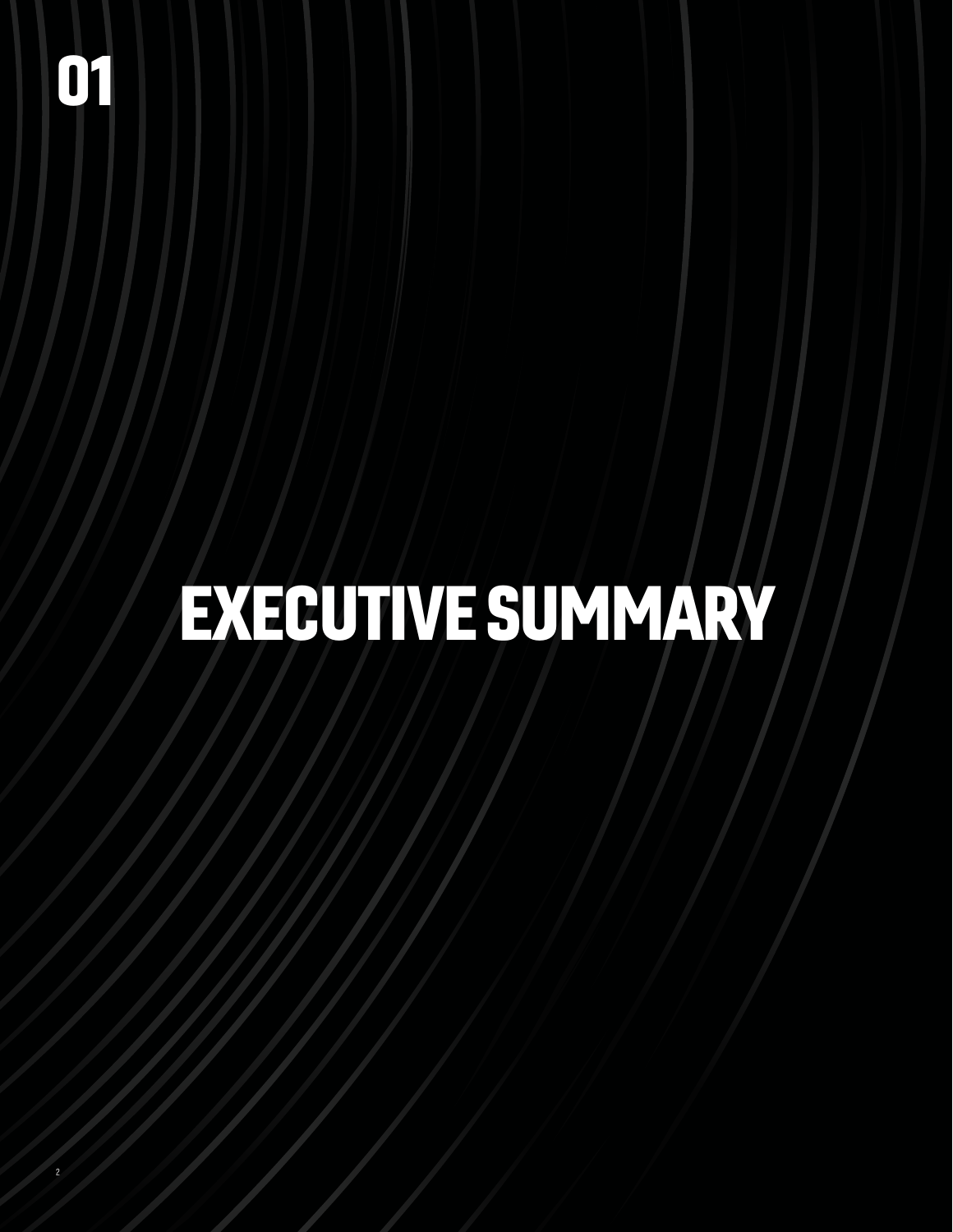#### THE EVER-GROWING PACE OF CHANGE DEMANDS A CONTINUOUS IMPROVEMENT CYCLE OF PROCESSES AND MINDSET THAT WILL ULTIMATELY BUILD AN AGILE ORGANIZATION THAT CAN TAKE ON THIS REVOLUTION.

The recent health and economic disruptions have generated challenges to every aspect of an organization's operations—their teams, structures, and processes. How organizations face and address these challenges will define their place in the future—a future with less certainty but great opportunity. An opportunity for teams to embrace new methods and frameworks, envision enhanced forms and functions, accelerate change and evolution, and ultimately transform optimally and continuously. The challenges driving these disruptions are not trivial, and the current global turmoil has illuminated existing general structural flaws and made the need to adopt a new mindset more acute.

Among organizational management and technology delivery thought leaders, one concept has drawn great attention—digital transformation (DTX). A consistent, growing focus on DTX is influencing investment strategies for executives, customers, and providers alike. The federal landscape is now increasingly and broadly seeking to engage in dialogues that involve implementing the latest digital tools, techniques, and services to evolve their organizations through DTX. The ever-growing pace of change demands a continuous improvement cycle focused on the processes, structures, and mindset that will ultimately build an agile organization.

The current digital age and its available methods and technologies is changing our operations and business models into intelligent, automated systems. Making this shift requires tools and processes to forge utility, speed, and value and to mitigate risk. These requirements can be met through DTX–which pushes the envelope of innovation and technology to challenge old ways of designing solutions, building tools, and using services. But DTX goes beyond technology. Its ultimate objective is to create business value—specifically, innovation for speed; improved cross-functional collaboration and optimization; better employee and customer engagement and experience; and improved operational efficiency and performance to complete the mission.

Leadership at all levels, in all domains is talking about how to make transformation happen and with whom to take the journey. Though much has been written on the subject, there remains confusion on how to proceed. Our intent is to cohesively describe the essentials of DTX and guide leaders in the decision-making process to bring their organizations fully into the digital era.

This paper introduces a series of papers that explore the multifaceted world of DTX and our extension of DTX—the Digital Continuum of Business Transformation. Throughout this series we discuss the drivers and imperatives moving organizations to transform and how these enable and inform the Digital Continuum. We introduce the methods and frameworks we have used to help customers begin and continue the journey and also address pitfalls, security, innovation, technology, and leadership.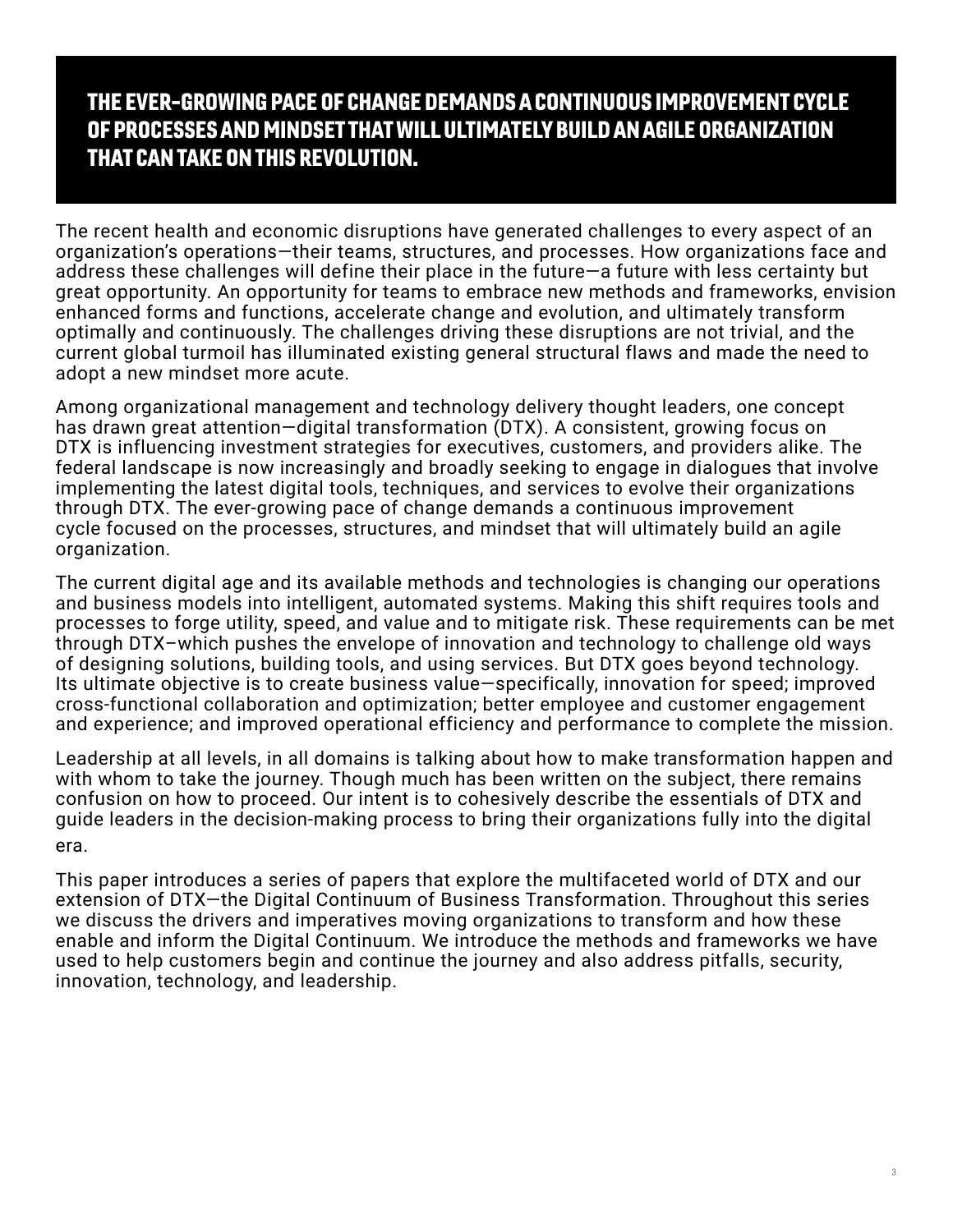# AN INTRODUCTION

The Digital Continuum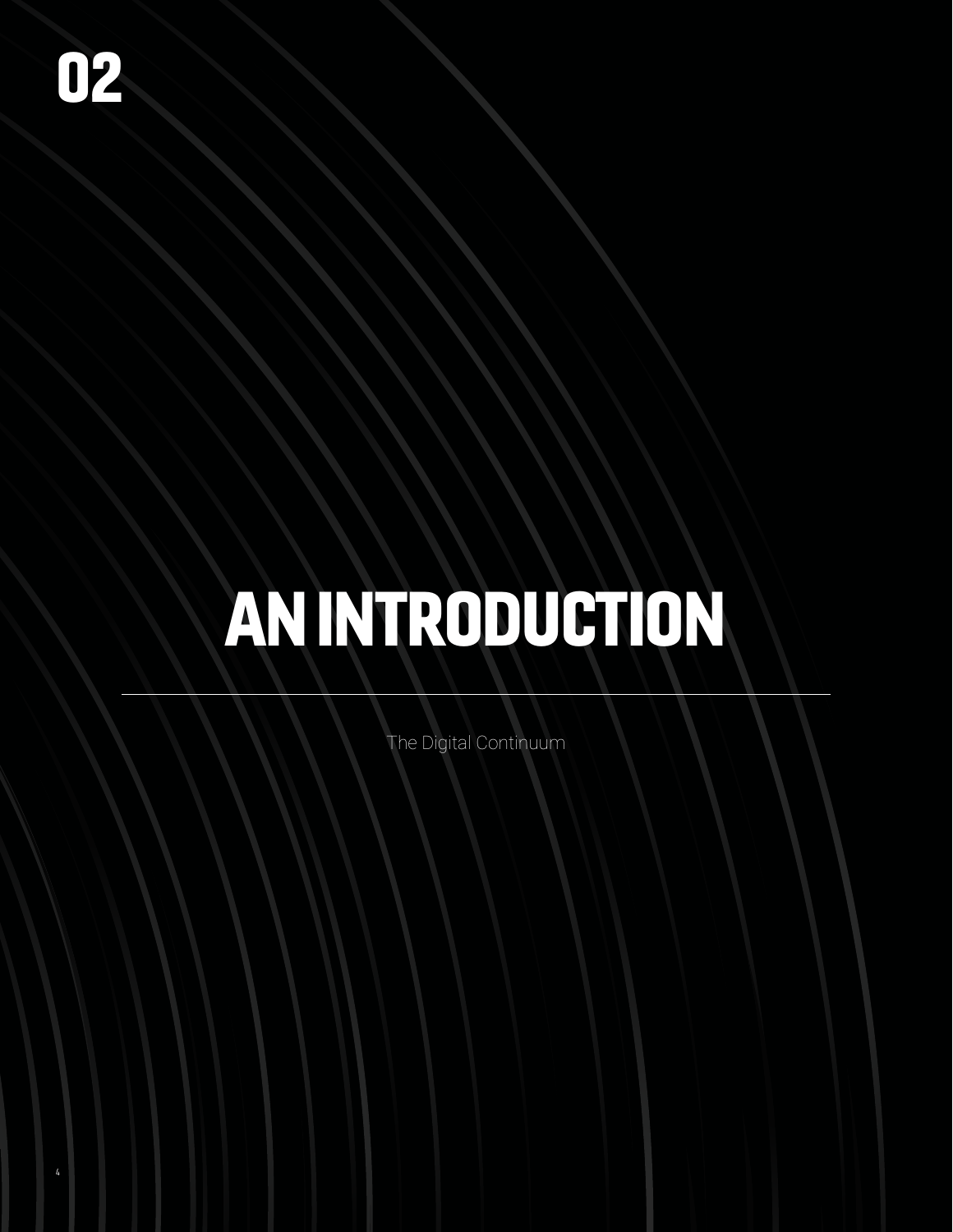#### WHILE DTX IMPLIES A FINITE JOURNEY WITH AN END, THE DIGITAL CONTINUUM OF BUSINESS TRANSFORMATION VIEWS THE JOURNEY AS AN ONGOING, EVOLUTIONARY PROCESS. THE DIGITAL CONTINUUM IS A PATH TO CONTINUOUS OPTIMIZATION.

Harnessing the available digital tools and technologies of today's digital age to evolve our organizations, business models, and workforce compels teams to embrace DTX methods and mindsets to ensure a thriving transformational journey. The Peraton approach to DTX is an incremental process that accommodates the ever-changing demands and priorities of the organization, while challenging outdated structures, processes, and cultural mindsets. The Digital Continuum of Business Transformation codifies this approach to enable teams to discover and discern, collaborate and innovate, engage and improve, develop resiliency, and create enduring business value. The Digital Continuum and its associated tools and methods provides organizations with a proven transformation approach that does not dilute the distinctive qualities the enterprise has established.

While DTX implies a finite journey, the Digital Continuum of business transformation views the journey as an ongoing, evolutionary process. The Digital Continuum outlines and defines the five phases of successful transformation—from strategy, collaboration, innovation, and differentiation and on to scaling value throughout the organization. It creates transformed digital organizations that glean insights from newfound methods for data analysis and automated processes; digital businesses that develop workflows that optimize decisions (quickly responding to problems, questions, and requests); and digital organizations that know how to quickly align their enterprise architectures with tools and services readily available

for consumption with minimal administration—all over securely connected networks moving data, decisions, and services seamlessly.

Teaming with you to realize your new digital future, we help you understand what is possible with the Digital Continuum through in-depth discussions about your organization and your specific challenges and goals. We begin to define methods and tools to support your unique journey and then dive deeper—asking more detailed questions about your organization and your transformation vision and objectives. Our process of DTX through the Digital Continuum encourages, enables, and exacts adaptation, innovation, and personalization. By considering the methods, security, innovation, tools and services, and leadership that facilitate lasting DTX and knowing how to avoid common pitfalls, we help your organization confidently and effectively leverage technological advancements to meet current and future challenges.

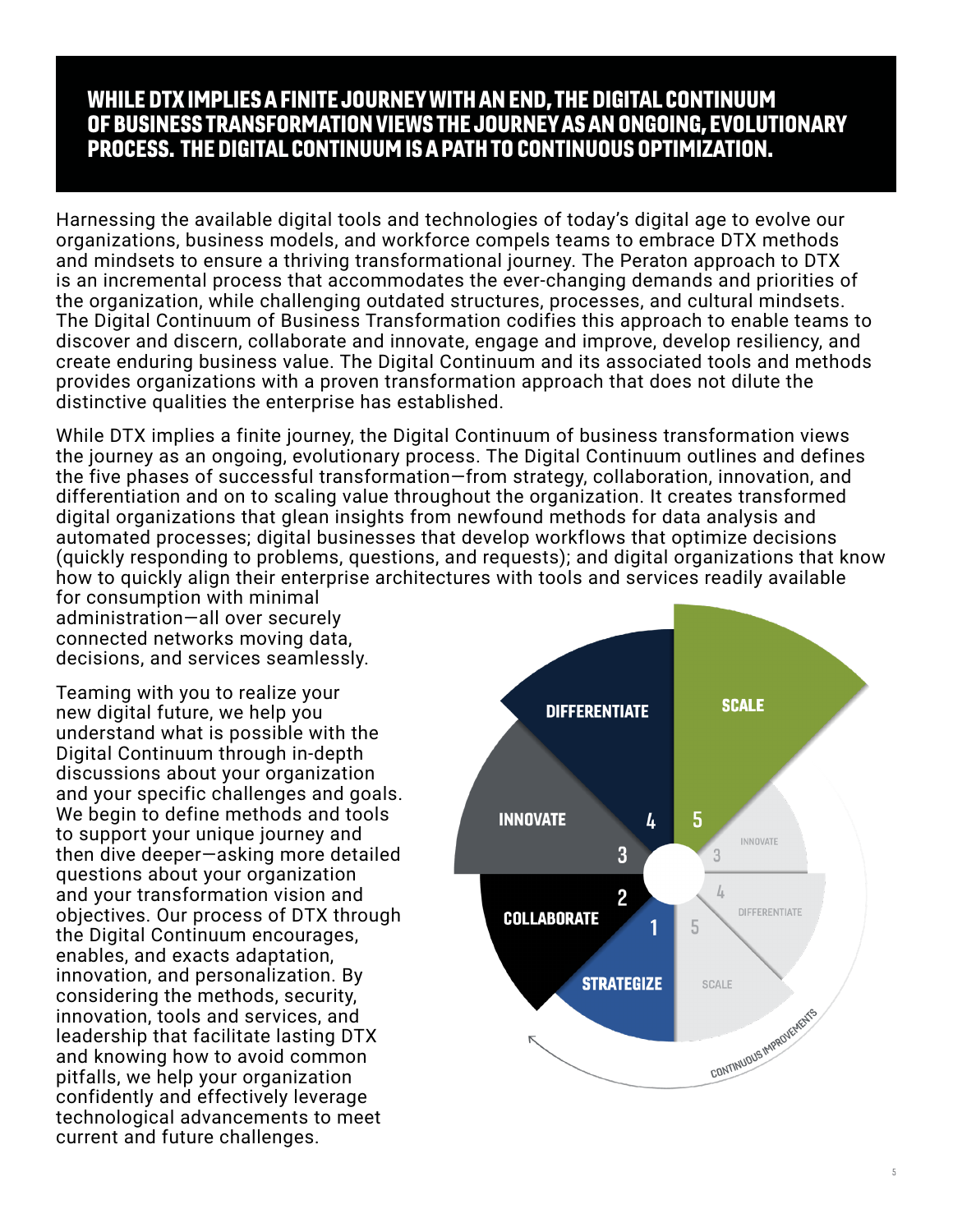### 03

6

## THE ELEMENTS

The Digital Continuum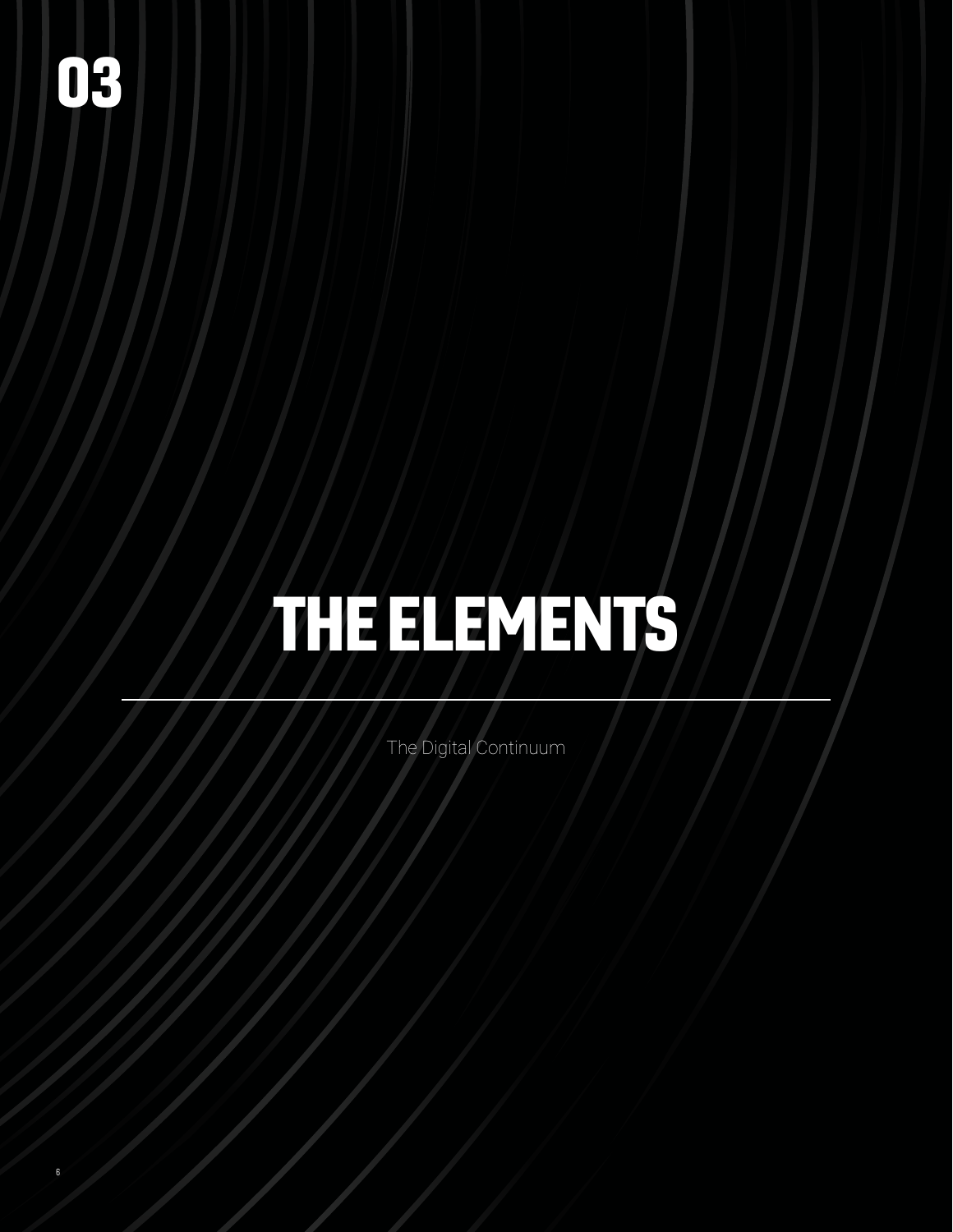#### **METHODS**

Organizations that learn to embrace, craft, and hone the digital continuum to their business models find great reward in deep, lasting transformation.

Organizations that learn to embrace, craft, and hone their business models through the digital continuum find great reward in deep, lasting transformation.

Paradoxically, moving the organization along the digital continuum changes the culture and personality of the organization including how teams work together to solve problems and build resilience into their operations. However, the organization must first adopt and fit the digital continuum approach to their own environment to begin the transformation process. This requires an understanding of the methods, guiding principles, and drivers that move organizations across the continuum.

The DTX drivers include the external influences driving digitalization—a need for high availability, fast delivery of services, and the incorporation of multiple devices—along with the barriers we find most common in the federal landscape aging systems, technical debt, timeconsuming processes, and inadequate services.

Teams that can easily adopt DTX methods and principles and begin applying them to address their specific problems can ultimately attain their distinctive organizational goals and objectives.

Precise organizational goals are vital to ensuring the desired and envisioned outcome. Articulating an organization's particular reasons for taking on the transformation challenge requires a discovery process focused on the business, the mission, the organization, the C-suite, and the IT shop to best evaluate the reasons and justification for the investment.

Involving key stakeholders (customers, service providers, users, and executives), leads to the critical reasons compelling the organization to move forward.

These motives define the business value, risks, operational components, and costs to help decision-makers understand the stakes. Identifying these aims also advances the teams to the next step identifying who needs to be involved to help achieve the best results.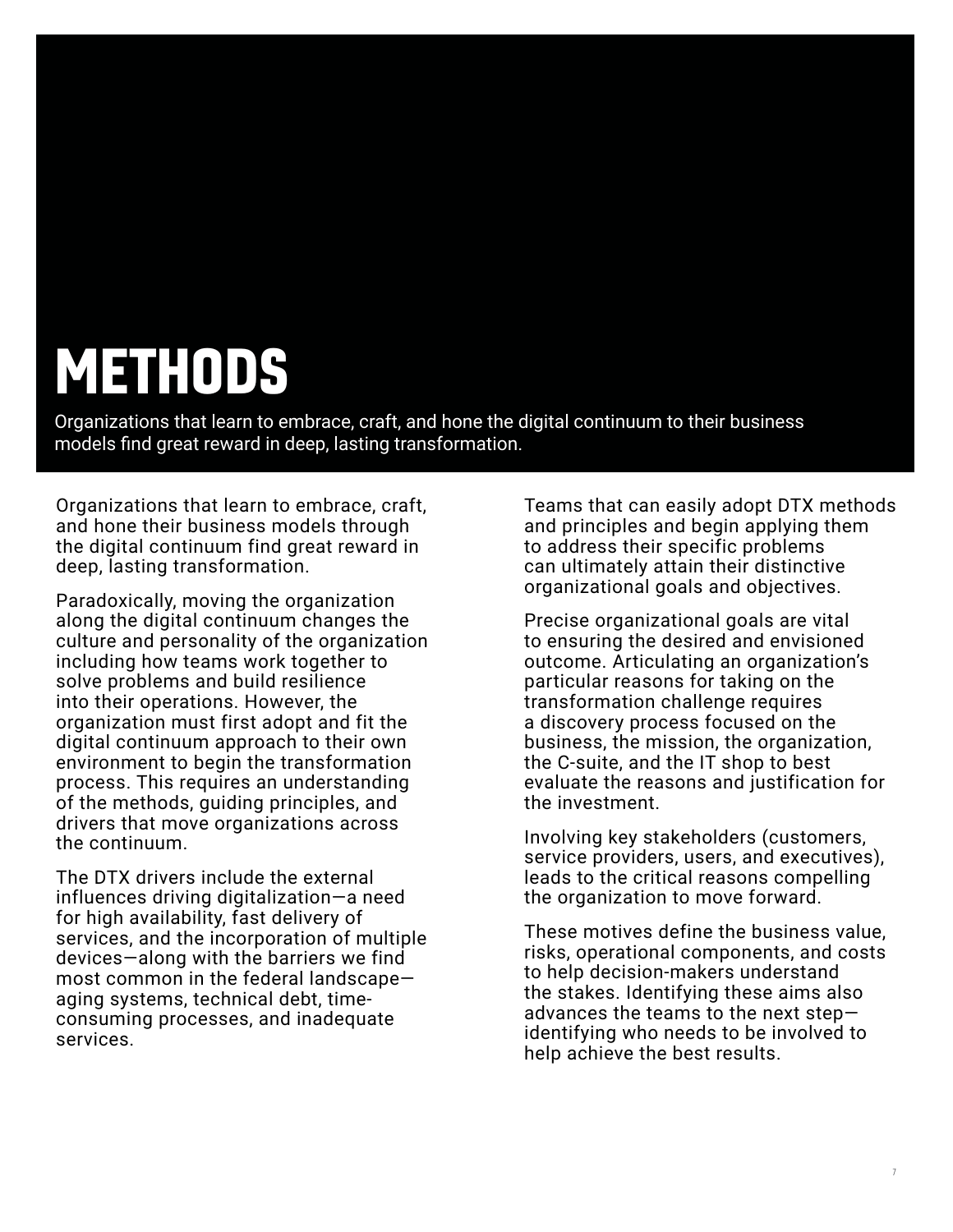#### COMMON PITFALLS TO AVOID

Digitalization must follow a deliberate, ongoing, iterative process for lasting transformation.

The digital continuum of business transformation can easily seduce a customer into believing DTX is a turnkey, quick fix for numerous aging problems—simply plug in the latest digital tool, turn on the service, and transformation happens. However, as organizations quickly learn, the digital continuum is actually more about how the business must change as it adopts new technologies and decisioning capabilities.

Digitalization must follow a deliberate, ongoing, iterative process for lasting transformation that includes traditionally siloed teams across the organization.

Pitfalls remain, some old (timid leadership, poor strategy, lack of training and adoption), some new (the allure of "anything as a service"), some basic (a disconnect regarding the very definition of digital transformation), but all fatal to a budding digital continuum start-up.

8

When business and IT leaders view the digital continuum from biased perspectives, the quarrel proves ruinous. However, the digital continuum can, when carefully applied, yield truly surprising results that quickly ignite the imagination.

Initiating DTX in an organization is helped by approaching the effort with a start-up mentality requiring discipline, vigilance, leadership, methods, and diverse teams. Those basic ingredients tie a team to guiding principles that produce lasting solutions to even the toughest problems or disruptions. Understanding and being aware of these problems and pitfalls allows the organization to recognize and avoid them while ensuring success.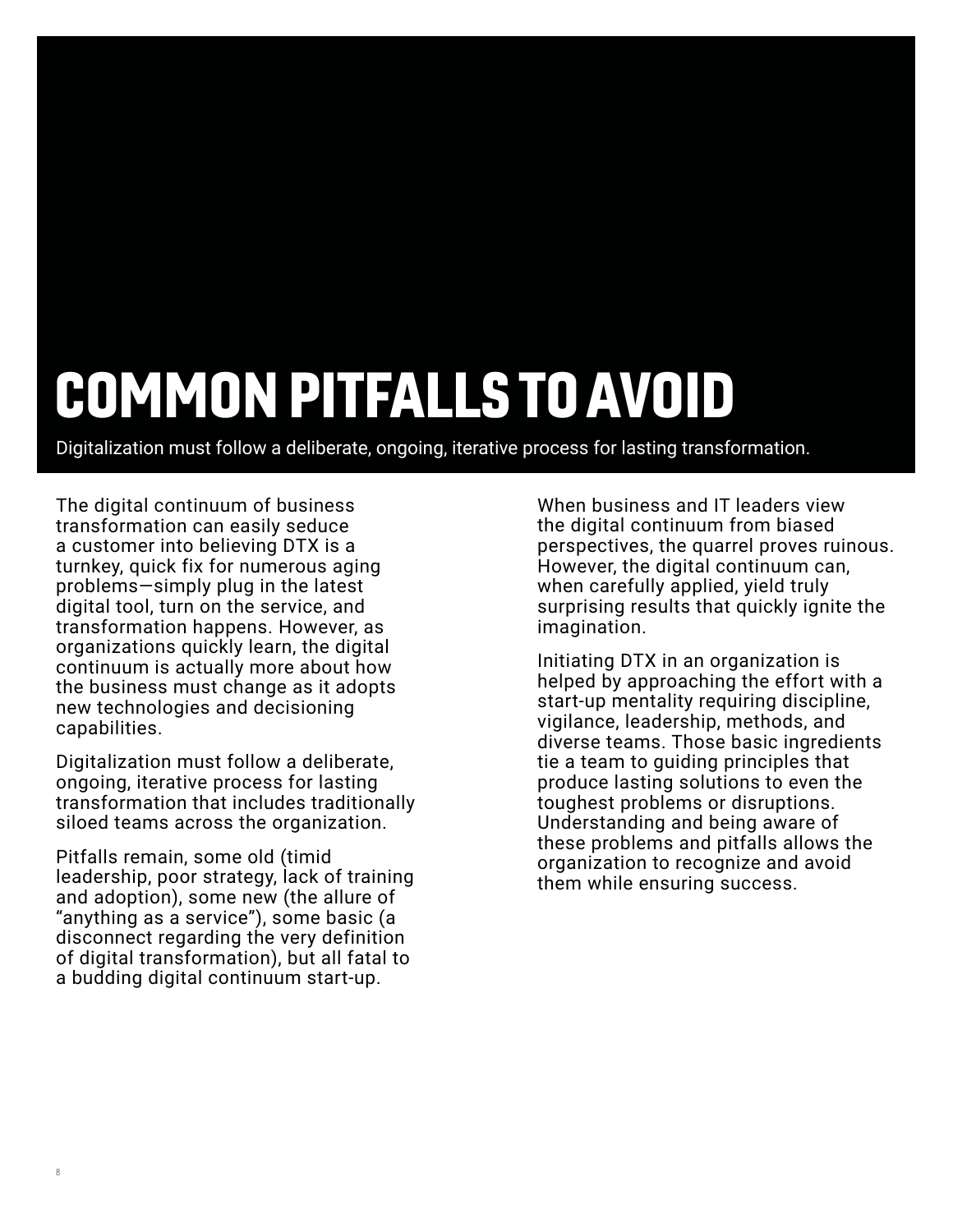### SECURITY

Applying new digital services over a broad ecosystem of networks and devices can introduce significant risk and vulnerabilities—to the data, business processes, and computing environments —if not appropriately addressed from the start. It is crucial to introduce security early in the digital continuum journey.

Conversations about security introduce an important element that should always be top of mind—risk. Understanding the risk threat and how that risk is mitigated is central to a successful transformation journey.

Applying new digital services over a broad ecosystem of networks and devices can introduce significant risk and vulnerabilities to the data, business processes, and computing environments if not appropriately addressed from the start. It is crucial to introduce security early in the digital continuum journey.

Accordingly, corresponding controls and measures can then be applied to ensure the confidentiality, integrity, and availability of these services and systems.

Security requires its own methods and frameworks for systematically uncovering the threats and vulnerabilities in the operation.

Careful consideration of this element must be applied continuously throughout an organization's movement along the digital continuum.

Cybersecurity, risk management, and mitigation are hallmark capabilities for Peraton and have been so for more than 40 years. We have a keen understanding of the features and benefits gleaned from our broad and deep experience with customers from every domain in the federal landscape.

Our success is founded on critical thought leadership, innovative technical solutions, and optimized organizational structures that are ready to address the varied threats and disruptions facing organizations.

9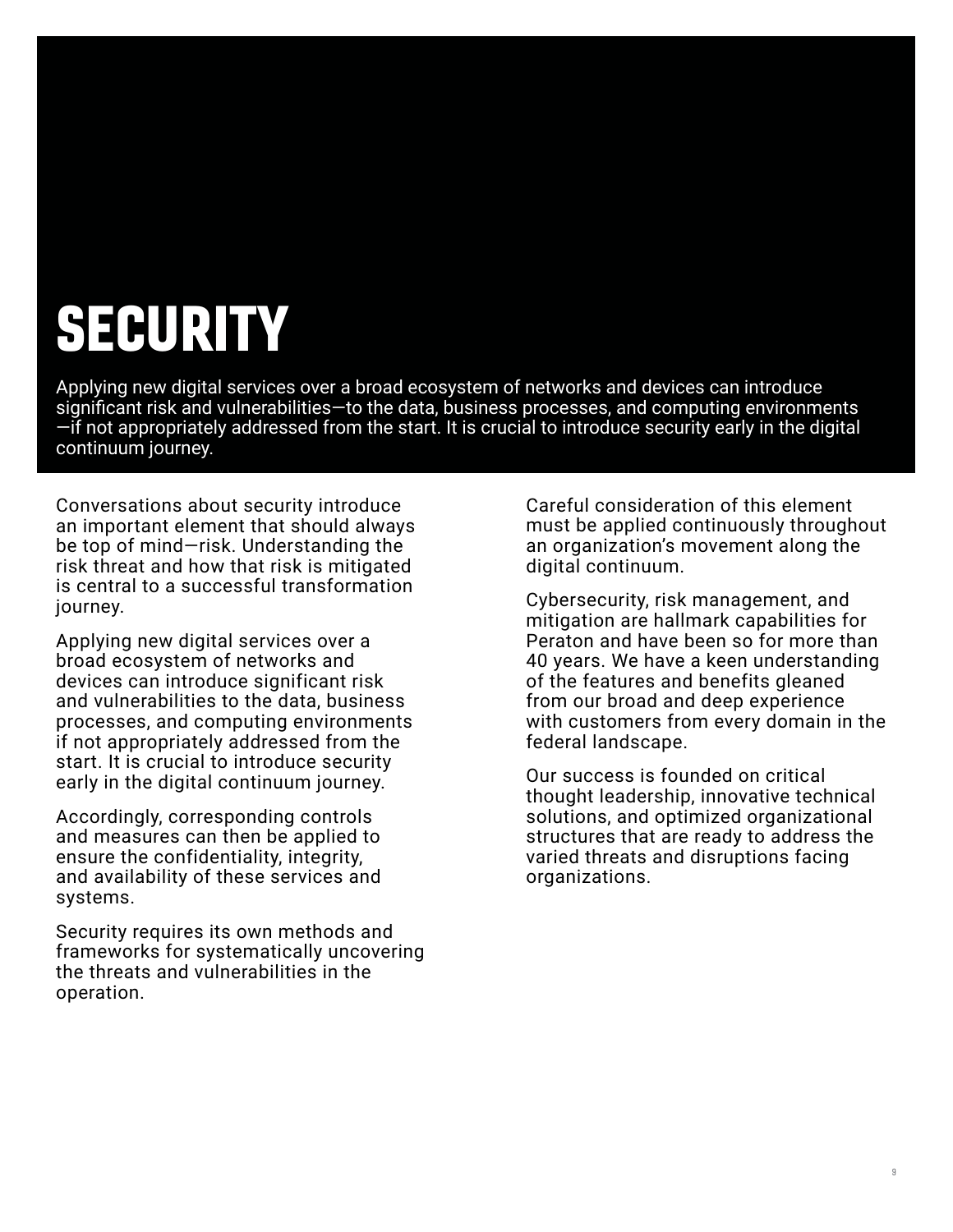#### INNOVATION

An organization's ability to foster innovation opens the door to possibilities even wider across the enterprise.

An organization's ability to foster innovation opens the door to possibilities across the enterprise. From the creative design of digital services to ensuring a robust level of security disciplines are employed, innovative solutions are a necessity that yields significant rewards.

For example, as part of Agile project organization, the formation of nontraditional teams leads to new engagements, new relationships, new ideas, and ultimately, innovation.

Diverse business and technology teams drive the digital continuum toward significant improvements in business and technology operations because they all operate as one in a digital continuum organization.

Peraton enables and fosters innovation at every organizational level, in every team. This empowers the development of diverse technical and operational tools, services, and products by our engineers and technicians. We continuously strive to align this culture of innovation with our customer drivers and imperatives.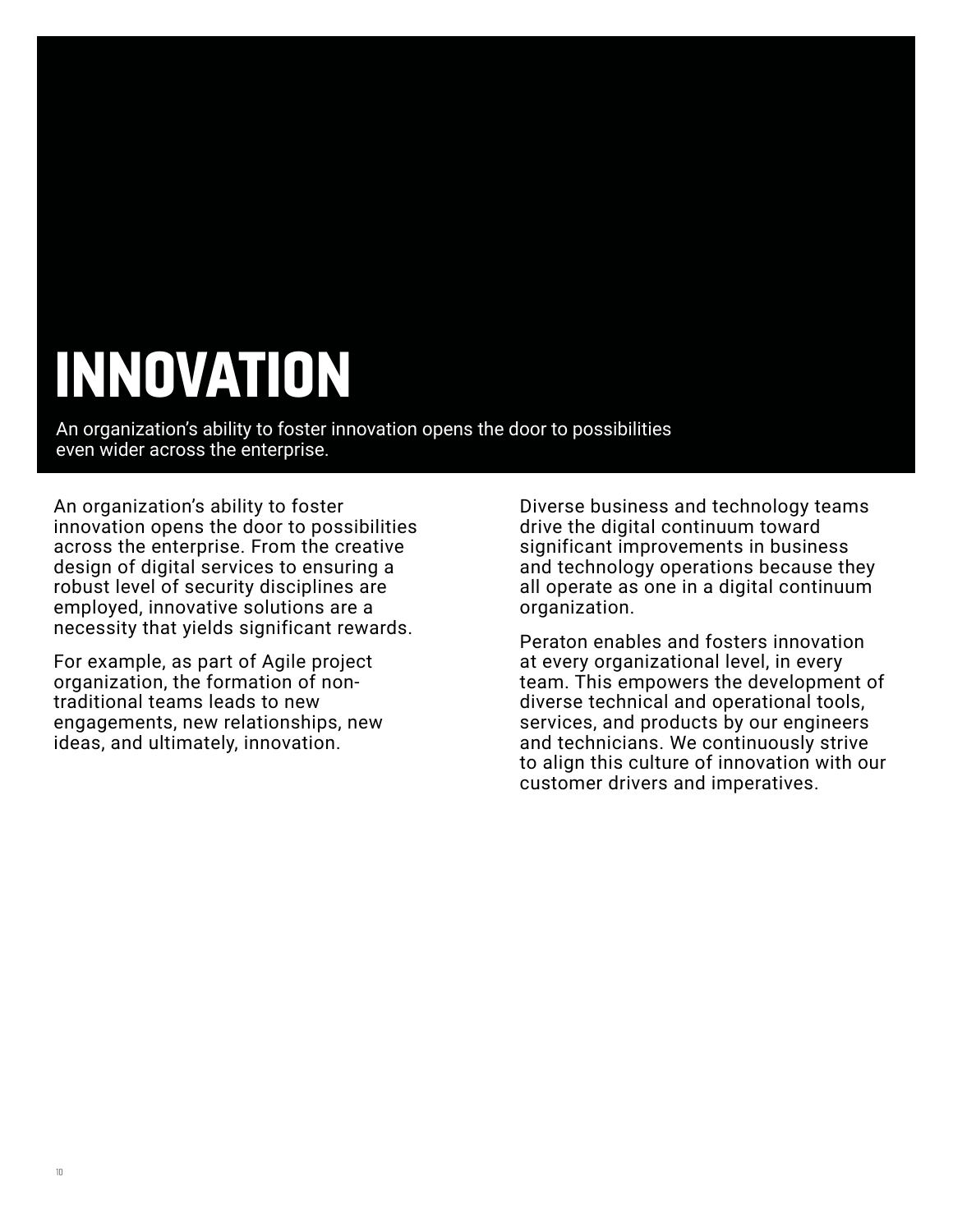### DIGITAL TOOLS AND SERVICES

The cloud is no longer a place; it is now a framework for how we use innovative tools, services, hosting environs, secure networking, data management, software development, and AI to build the digital continuum.

Enabling the innovation of the digital continuum is a growing list of digital tools and services that help eliminate organizational siloes and allow seamless collaboration, data sharing, network connectivity, mobility, and brilliant customer experiences. Organizations have access to multiple cloud computing environments that provide constant evolution in these tools and services.

The cloud is no longer a place; it is now a framework for how we use innovative tools, services, hosting environs, secure networking, data management, software development, automation, and artificial intelligence (AI) to build through the digital continuum.

We are excited to describe the tools already helping our customers enjoy new capabilities and enhanced services.

Peraton has developed a dynamic and evolving digital transformation technology suite that can accelerate an organization's DTX journey. The implementation strategy for these tools follows the outlined methods to understand the business needs and align objectives closely with the mission giving the tools an evolutionary life of their own in the digital continuum.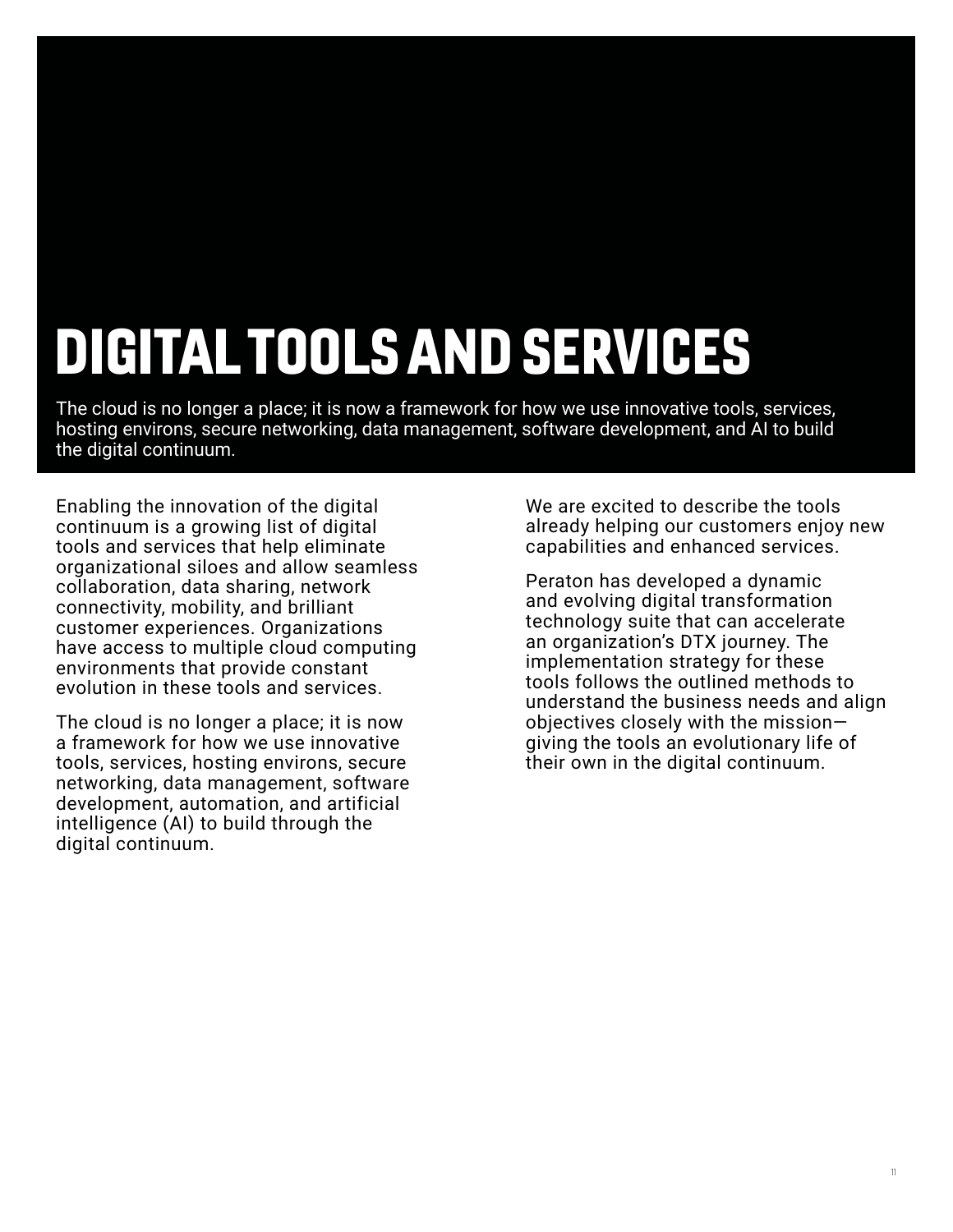#### LEADERSHIP

Leadership—broad and deep—is the key ingredient to success in any transformation, especially one as revolutionary as the digital continuum.

Continuous transformation demands leadership. It is key for the organization to explore this most important component of the Digital Continuum: who makes transformation happen. Ultimately, the Digital Continuum is about the people—the bold leadership, innovative teams, and digital natives and foreigners bringing their vision, toil, and ideas to create and transform.

An Agile approach and practice encourages failing early and failing fast and learning from the experience to go faster and further. Innovation is what happens when people are pushed to think differently and work together in new ways. Teams trained in digitalization tools and services have a flood of capabilities that can be architected, configured, and designed to process data in manifold ways.

These challenges, stirring new mindsets and means, require envisioned and bold leadership to enable teams to move swiftly along the Digital Continuum.

The Digital Continuum further demands a key leader in the C-suite, the CIO, to drive digitalization and business transformation. Uniquely positioned and skilled, the CIO has the opportunity to add the most strategic value to an organization's Digital Continuum by developing a healthy collaborative relationship with the business and mission units to align resources for optimal outcomes.

Training the organization, defending the enterprise, creating the appropriate teams and assets, and optimizing the operations of these innovative technologies are all CIO-driven aspects of the Digital Continuum enterprise.

Leadership—broad and deep—is the key ingredient to success in any transformation, especially one as revolutionary as the Digital Continuum.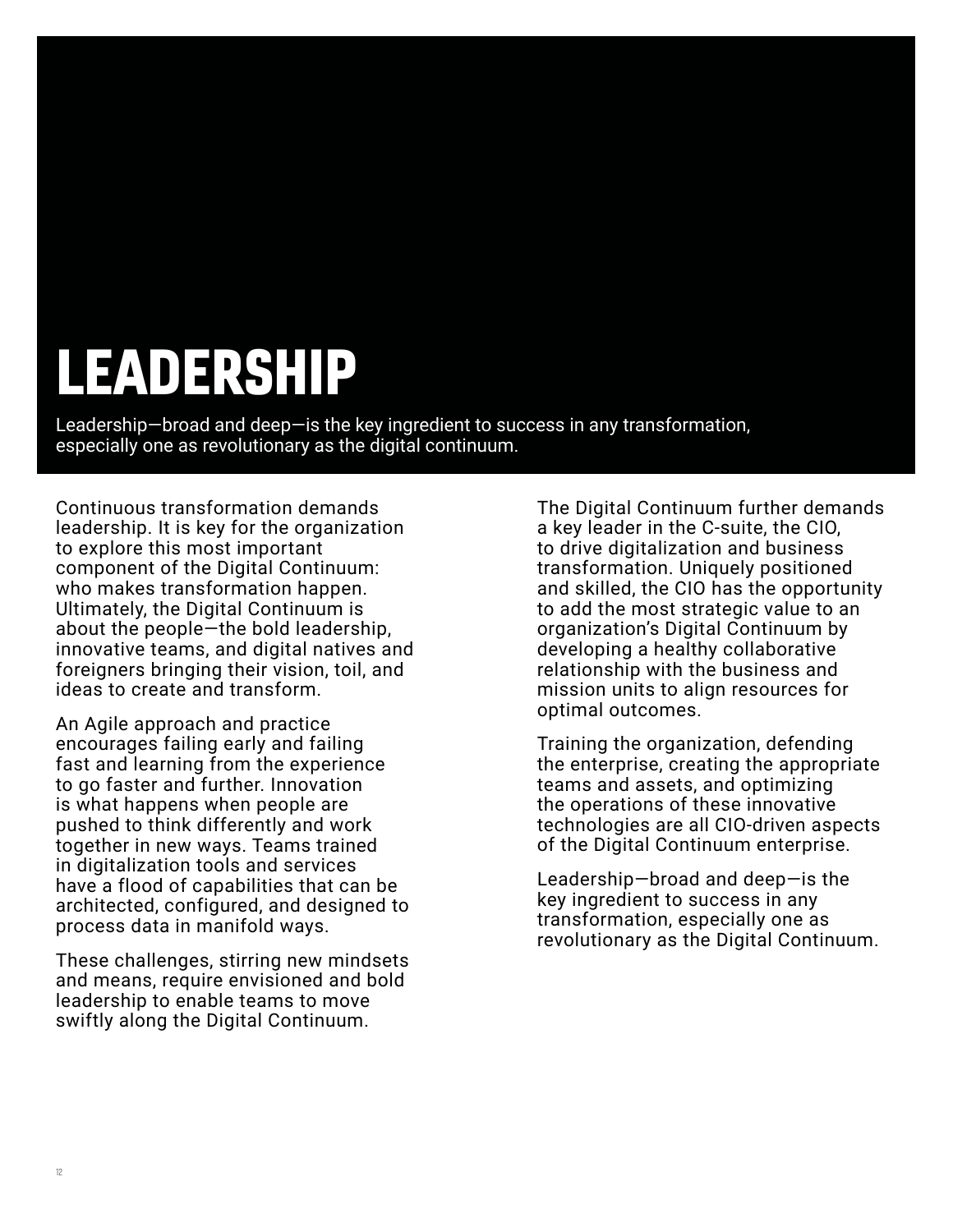#### RESPONDING TO THE FUTURE

The digital continuum can help organizations innovate, operate efficiently and smartly, and develop business models transformed to adapt and thrive.

Organizations today are managing and reforming their operations to address new, previously unimagined threats. As we discuss drivers and imperatives for the Digital Continuum, the global pandemic could be the most powerful imperative of our time. Lockdown and social-distancing restrictions introduce new challenges to an organization's resilience and efficiency.

The imperative to absorb the shock of disruption while maintaining efficient operations is pushing teams to rethink their business models in light of the Digital Continuum.

This rethinking requires asking key questions:

- In a contact-free environment, how do federal agencies continue to provide the services and support that are the heart of their mission?
- As client and customer behaviors change, how prepared are service providers to modify accordingly?

Remote operations and workplace innovations are enabling teams to operate in new, faster ways. Digital technologies and advanced network connections are enabling enhanced service models.

The Digital Continuum can help organizations innovate, operate efficiently and smartly, and transform business models to adapt and thrive.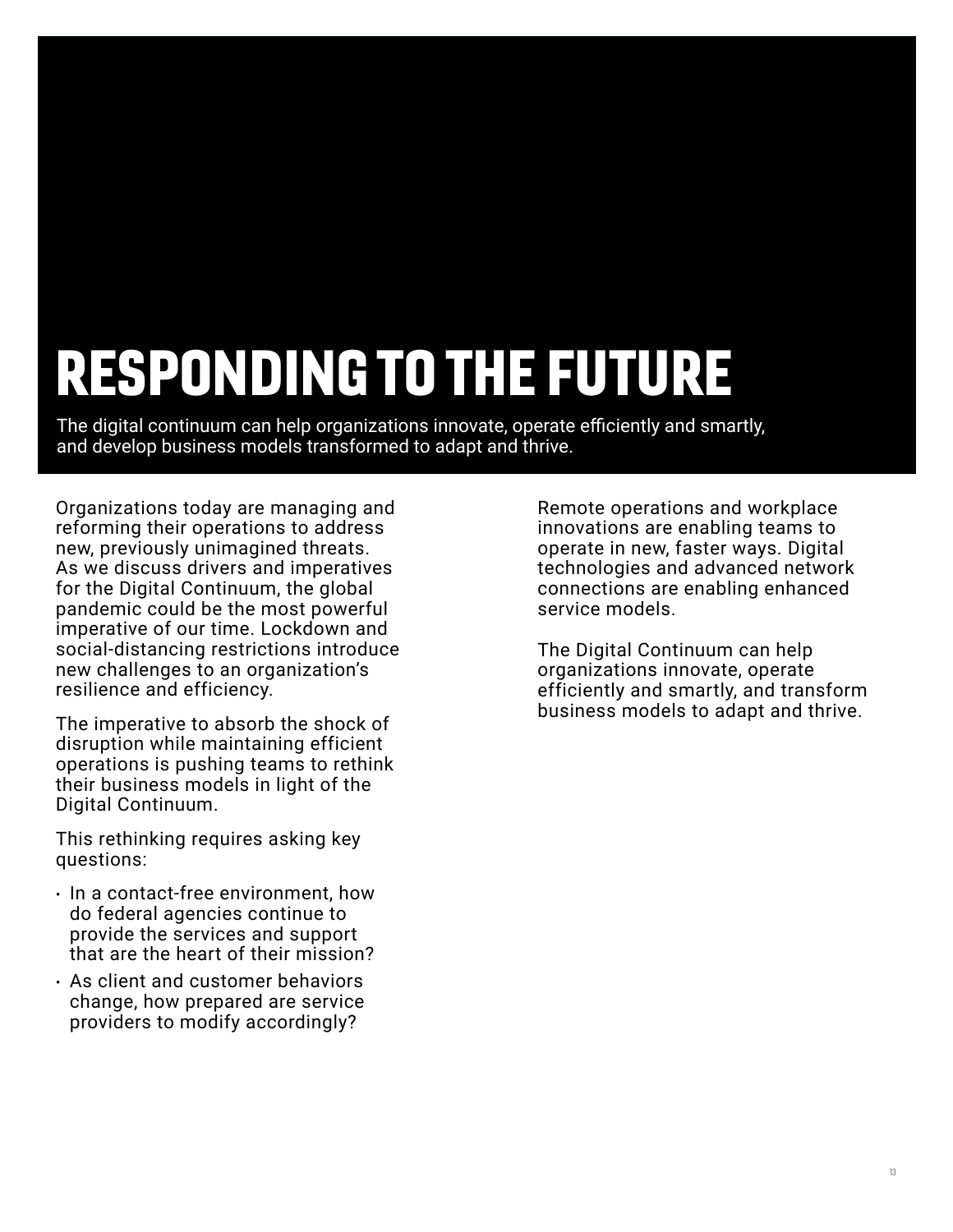### DOING THE CAN'T BE DONE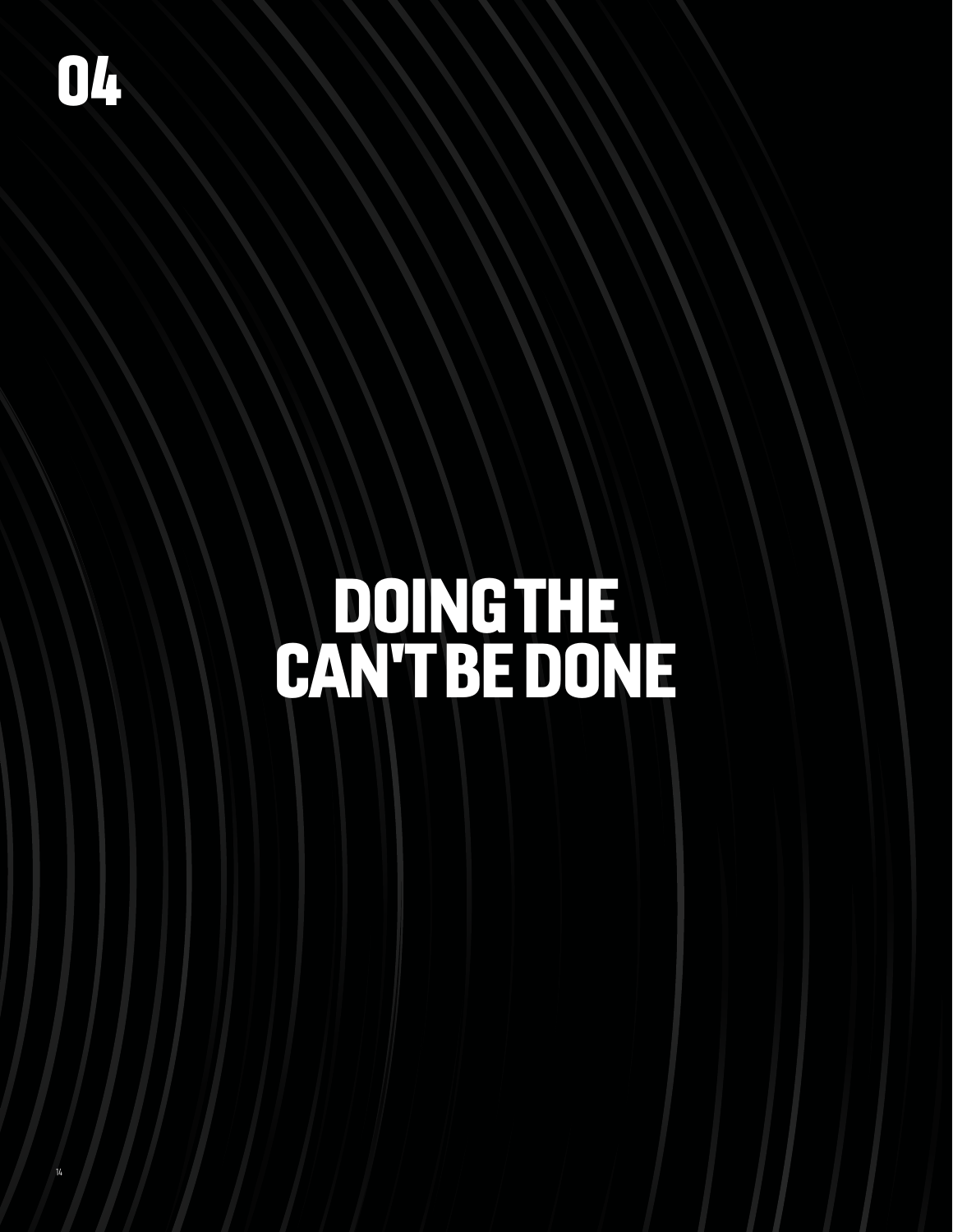#### BY CONSIDERING THE METHODS, SECURITY, INNOVATION, TOOLS AND SERVICES, AND LEADERSHIP THAT FACILITATE LASTING DTX AND KNOWING HOW TO AVOID COMMON PITFALLS, WE HELP YOUR ORGANIZATION CONFIDENTLY AND EFFECTIVELY LEVERAGE TECHNOLOGICAL ADVANCEMENTS TO MEET CURRENT AND FUTURE CHALLENGES.

The Digital Continuum has the potential to create a learning, adaptive, and resilient culture. If we've learned anything from the current global crisis, it's that this is the new normal for thriving organizations of the future.

We look forward to engaging in this conversation across all levels of the organization and teaming to realize a new digital future. Our goal is to partner and ally with leadership and developers alike to do the can't be done through the Digital Continuum.